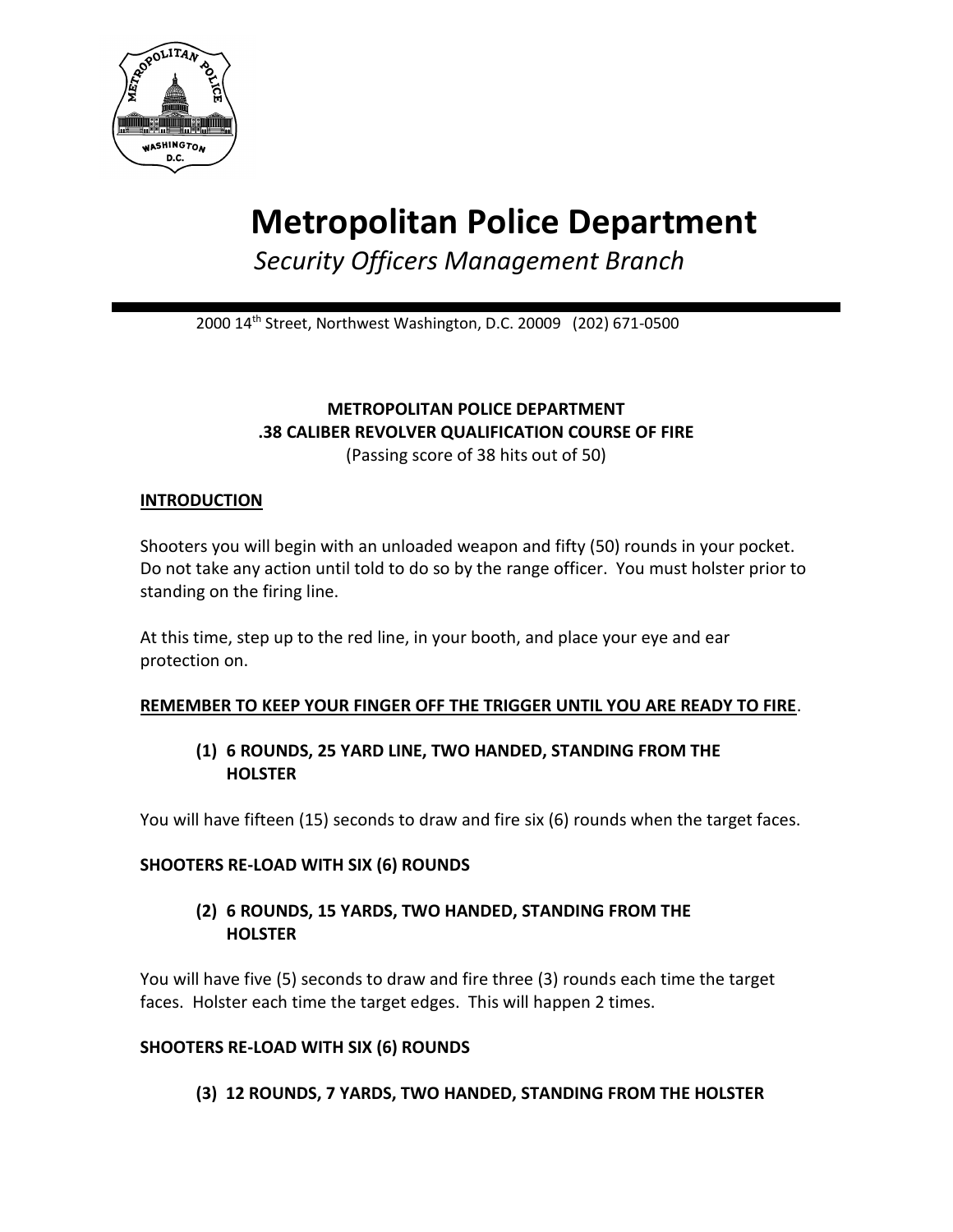You will have six (6) seconds to draw and fire three (3) rounds each time the target faces. Holster each time the target edges. This will happen two (2) times.

#### **SHOOTERS RE-LOAD WITH SIX (6) ROUNDS**

Shooters will then have six (6) seconds to draw and fire three (3) rounds each time the target faces. Holster each time the target edges. This will happen two (2) times.

## **SHOOTERS RE-LOAD WITH SIX (6) ROUNDS**

# **(4) 6 ROUNDS, 7 YARDS, TWO HANDED STANDING FROM THE BARRICADE**

Shooters, open your barricades and step back to the white line. Shooters, come to the ready gun position. You will have three (3) seconds to roll out from your barricade and fire two (2) rounds each time the target faces. This will happen three (3) times. Shooter, close your barricades.

#### **SHOOTERS RE-LOAD WITH SIX (6) ROUNDS**

## **SHOOTERS, TURN AND FACE THE CONTROL BOOTH AS INSTRUCTORS ARE GOING DOWN RANGE.**

## **INSTRUCTORS ARE TO MARK ANY HEAD SHOTS ON THE TARGET.**

**(5) 6 ROUNDS, 10 FOOT LINE, TWO HANDED "BODY ARMOR/FAIL TO STOP" DRILL**

Shooters, from the holster you will have four (4) seconds to draw and fire two (2) rounds to the body and one (1) round to the head. Holster each time the target edges. This will happen two (2) times.

#### **SHOOTERS RE-LOAD WITH SIX (6) ROUNDS**

**(6) 6 ROUNDS, 10 FOOT LINE, TWO HANDED, "BODY ARMOR/FAIL TO STOP" DRILL**

Shooters, from the ready gun position, you will have three (3) seconds to fire two (2) rounds to the body and one (1) round to the head. Stay on target as this will happen two (2) times.

#### **SHOOTERS RE-LOAD WITH FOUR (4) ROUNDS**